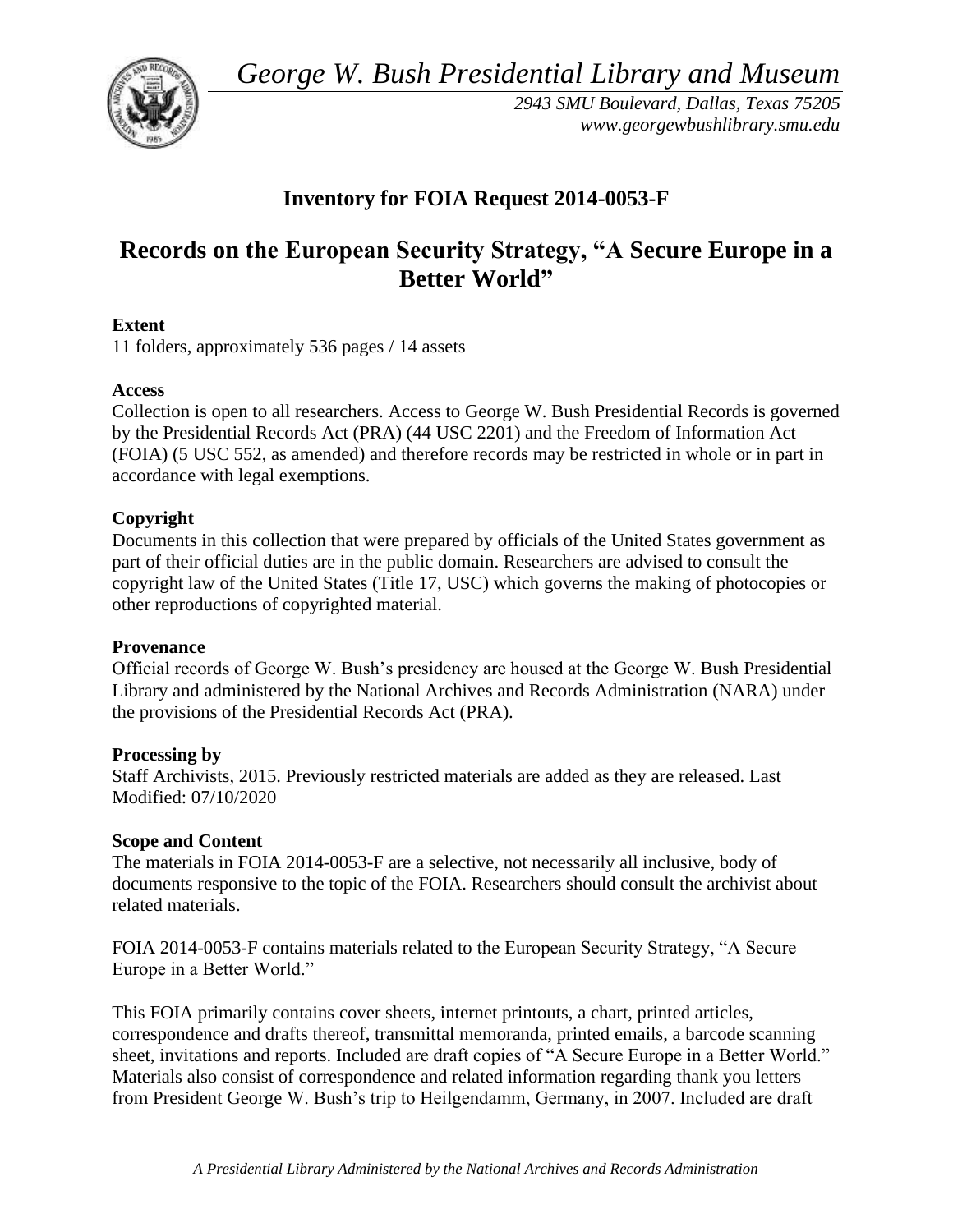correspondence, memoranda for the State Department to transmit the attached letters, internet printouts, background articles, and printed emails. Electronic records consist of a follow-up email regarding a meeting and multiple copies of an invitation.

It should be noted that many of the documents listed here may have been closed due to National Security classification and/or exemptions of the Freedom of Information Act.

#### **System of Arrangement**

 The materials in FOIA 2014-0053-F are a systematic body of documents responsive to the topic of the FOIA. Researchers should consult an archivist about related materials.

Documents responsive to this FOIA were found in these collection areas – White House Office of Records Management (WHORM) Subject Files, Staff Member and Office Files, and George W. Bush Presidential Electronic Records.

Staff Member and Office Files are maintained at the folder level by staff members within their individual offices and document all levels of administration activity.

Staff Member and Office Files are processed at the folder level, that is, individual documents are not selected and removed from a folder for processing. While this method maintains folder integrity, it frequently results in the incidental processing of documents that are not wholly responsive to the subject area.

WHORM Subject Files are processed at the document level.

The WHORM Subject File compiled by the White House Office of Records Management is comprised of a series of documents assigned a letter/number combination and filed in a subject category. A complete listing of the subject categories including a detailed description of each category is available in our research room and on our website at <www.georgewbushlibrary.smu.edu>

The Executive Office of the President (EOP) instance of the Electronic Records Archive (ERA) contains electronic records created or received by President George W. Bush. These records are stored in Search and Access Sets (SAS) that represent their originating computer program, such as Exchange Email or the Worker and Visitor Entry System (WAVES). In addition to records captured from the White House's electronic systems, EOP-ERA also contains records from the home and shared drives used by White House staff.

George W. Bush Presidential Electronic Records are a unique segment preserved in an electronic system separate from the Electronic Records Archive (ERA). The records are processed by topic, printed, and filed in folders. Folders are arranged by Search and Access Set and thereunder by date.

George W. Bush Presidential Electronic Records contain electronic records created or received by members of the White House staff, as well as the Commission on Weapons of Mass Destruction. These frequently classified records document the daily constitutional and statutory